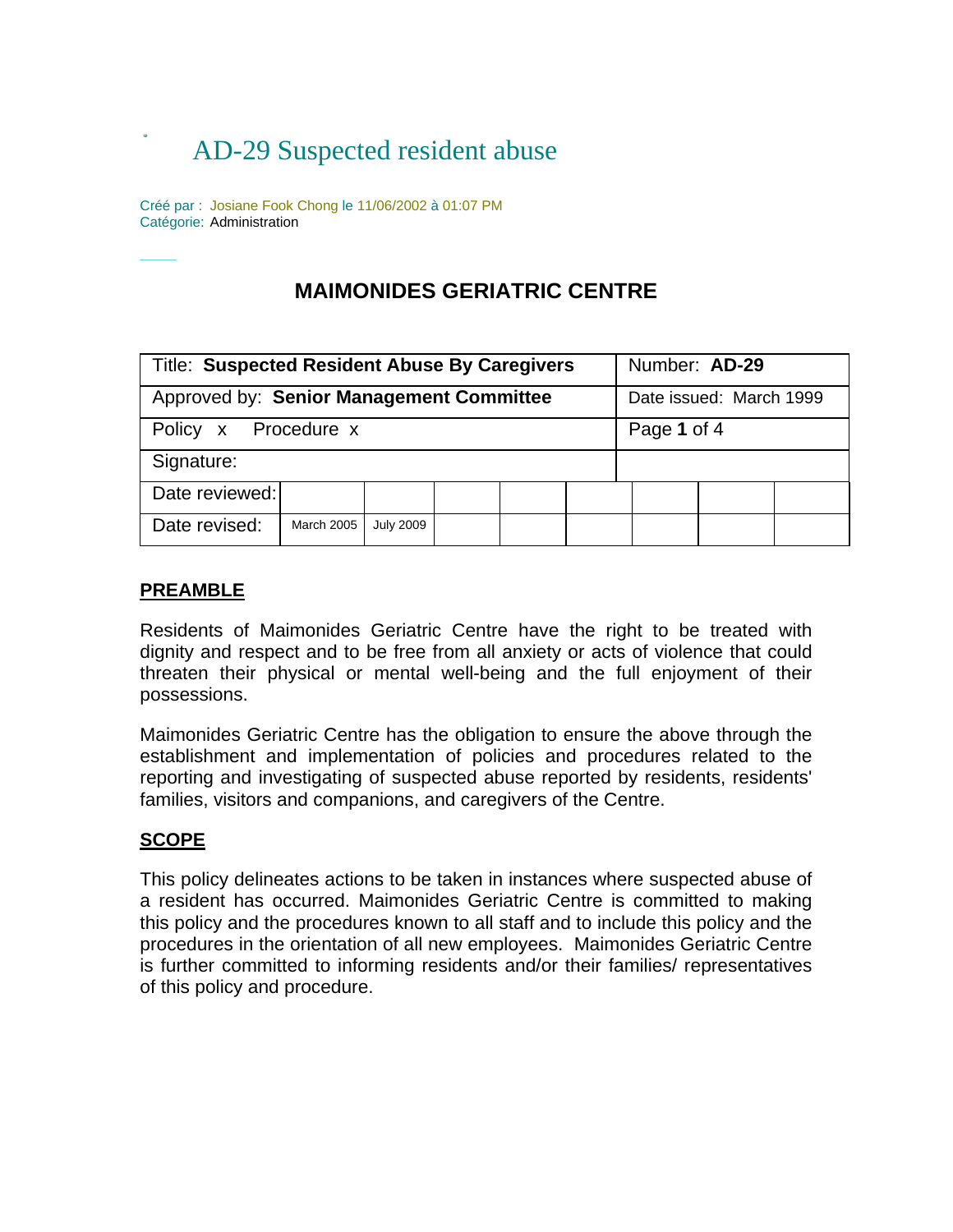### **PURPOSE**

To protect residents of Maimonides Geriatric Centre from all forms of abuse through the reporting and investigating of reports of suspected abuse made by residents, residents' families, visitors and companions, and caregivers.

#### **DEFINITIONS** :

**Caregiver** 

 Any person who performs paid or unpaid work within the Centre, including but not limited to physicians, dentists, trainees, and volunteers. Accredited Home and Intermediate Resource managers and their staff are also considered to be caregivers.

• Abuse

 Abuse is a violation of the rights, dignity and worth of residents. It is any act or behaviour by a person providing care, which results in harm or neglect of a resident. This would include, but is not limited to the following:

- Physical Abuse Intended, direct infliction of physical pain or injury. This includes, but is not limited to, the non-accidental use of physical force that results in bodily injury, pain or impairment. Denial of physical and healthrelated necessities of life.
- Neglect Material lack of attention, abandonment and undue confinement of the resident. Intended or non-intended failure on the part of the caregiver to fulfill his/her obligation.
- Emotional/Psychological Abuse (Often verbal) Removal of decisionmaking power from the resident when the individual is able to participate in making decisions. Withholding of attention. Intended social isolation. Intended infliction of mental or emotional anguish by threat, humiliation, intimidation, or verbal or non-verbal abusive conduct. Some examples include: Joking about age or disabilities, treating an adult as a child, speaking as if not present, ignoring feelings, labeling, anti-Semitic comments.
- Financial or Material Exploitation Any situation involving either the unauthorized, dishonest or exploitative use of a resident's funds, property or resources.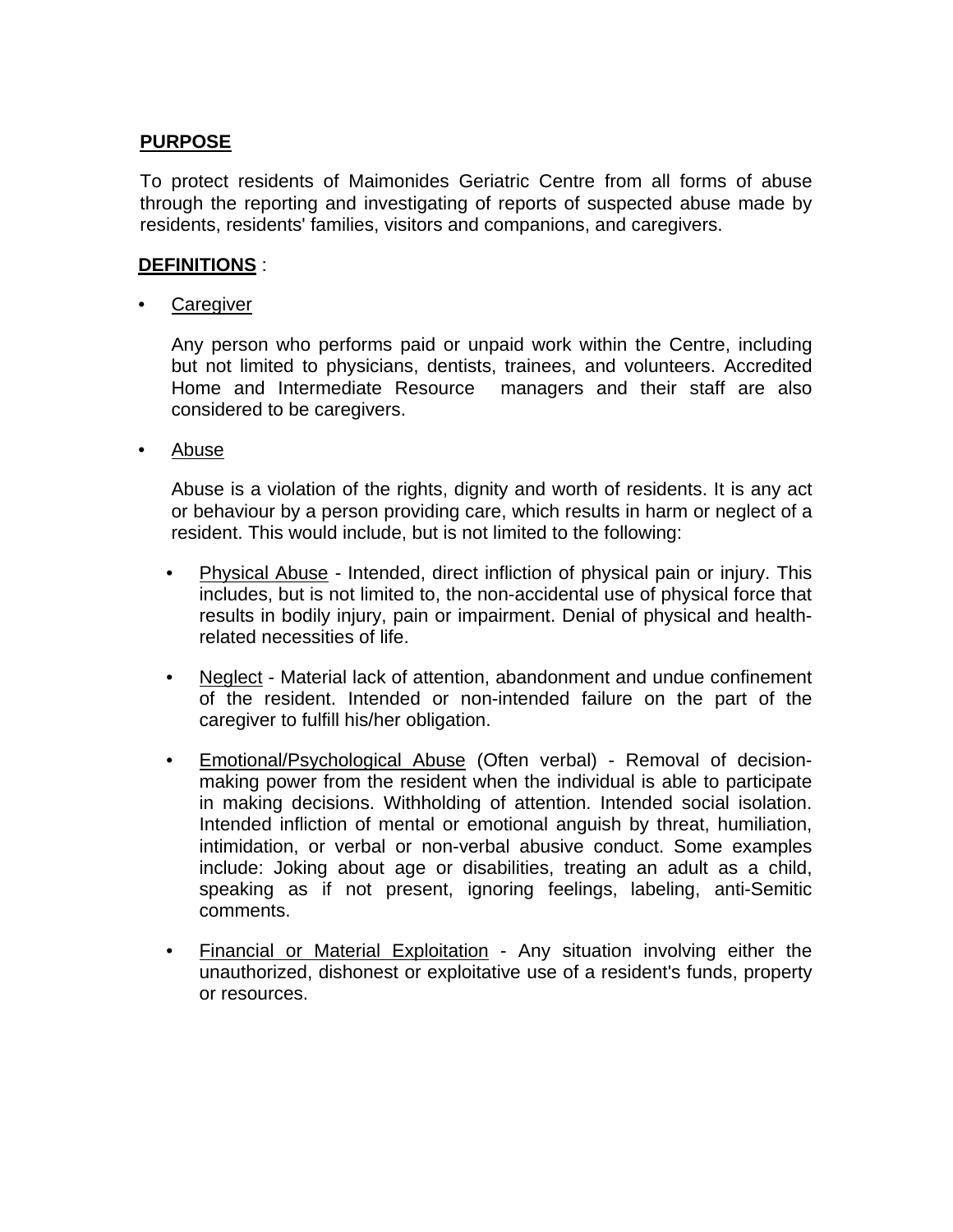• Sexual Assault - Sexual assault, molestation, sexual harassment or attempts at the foregoing.

# **POLICY**

- 1. Abuse of residents of Maimonides Geriatric Centre will not be tolerated.
- 2. All caregivers of Maimonides Geriatric Centre are required to immediately report suspected abusive acts or behaviours that they have witnessed or become aware of. Family members and visitors are encouraged to do likewise.
- 3. Caregivers who, after investigation, are found to have committed abusive acts will be subject to disciplinary and/or administrative action up to and including summary dismissal for cause, notification of the relevant authorities and, where applicable, disciplinary and/or administrative action in accordance with the rules and regulations of the Professional Order.
- 4. Family members or visitors found to have committed abusive acts may be limited in their visiting privileges. Steps, including application for protective supervision if deemed necessary may be taken to protect vulnerable residents.
- 5. Measures will be taken to protect a resident from abuse by another resident where there is evidence that this is a concern.

## **PROCEDURE**

- 1. Anyone (staff person, caregiver, family member, visitor or resident) witnessing or becoming aware of an abusive act or behaviour perpetrated by anyone (staff person, caregiver, family member, visitor or resident) must immediately report it to a Supervisor/Department Head. The person making this report will be received in a favourable and supportive manner by the administration and actions will be taken to ensure confidentiality in the treatment of the dossier. Measures will be taken by the administration to protect the person making the report from reprisals.
- 2. An Incident Report must be completed. The name of the person completing the report does not appear in the copy kept on file, and therefore the report is only seen by the Supervisor and the Risk manager.

3. The responsibilities of the Supervisor/Department Head will be assumed by the Nursing Co-ordinator on duty when the former is absent.

- 4. In the event that a family member/visitor/resident reports a suspected abusive act or behaviour, the complaint MAY ALSO be processed through the Centre's Complaints Examination Policy and Procedure by reporting it to the Ombudsman.
- 5. The Supervisor/Department Head will ensure that the immediate needs of the resident are attended to.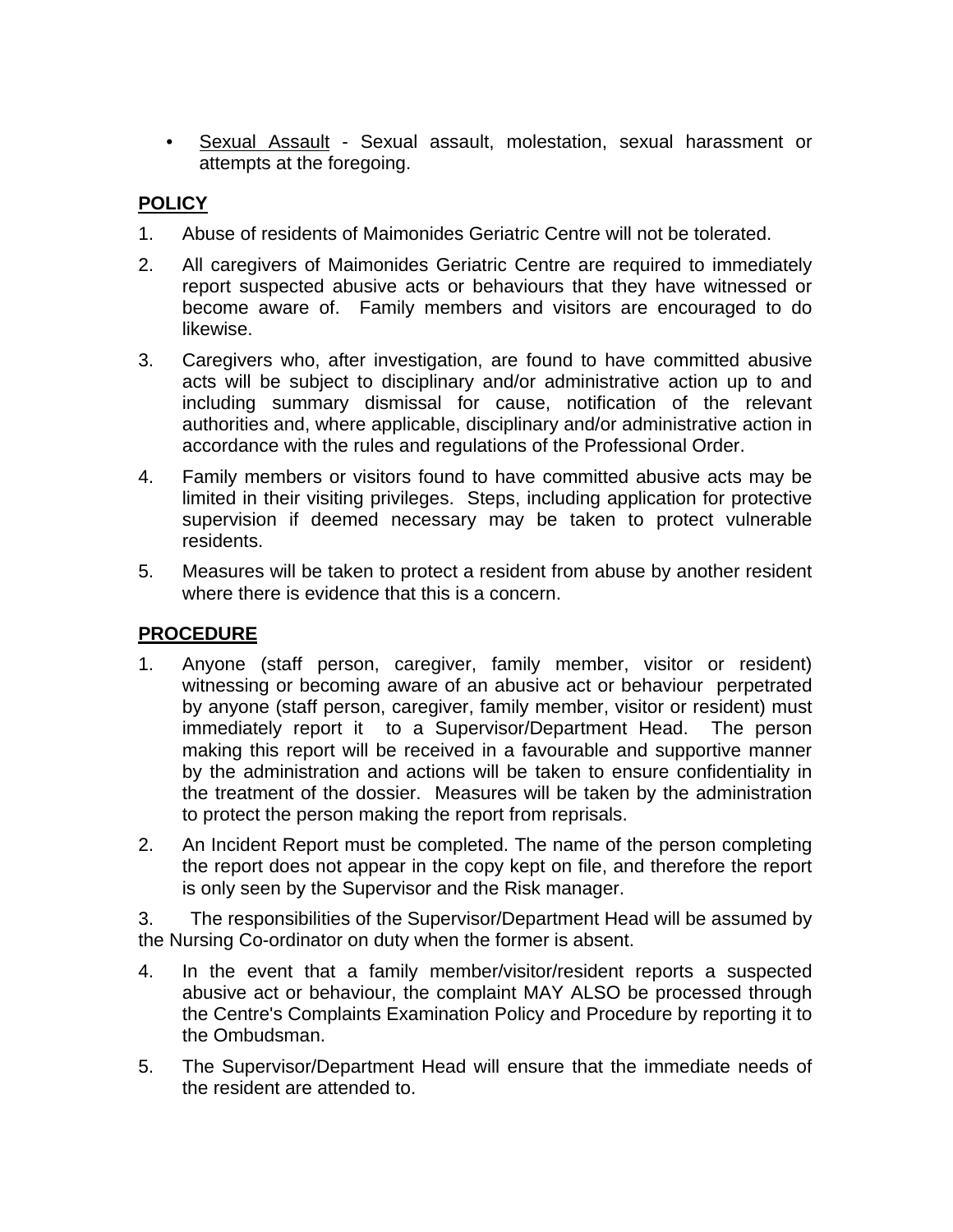- 6. Upon becoming informed of a suspected act of abuse, the Supervisor/Department Head will immediately inform the Director of Nursing and Clinical Services.
- 7. The Director of Nursing and Clinical Services or her delegate must inform the alleged victim and/or family of the suspected abuse.
- 8. All investigations of suspected resident abuse must be conducted with the strictest degree of confidentiality and within the briefest time delay possible. Confidentiality must be maintained throughout the process.
- 9 As soon as the Director of Nursing and Clinical Services has been advised of any suspected resident abuse by a caregiver, an investigation must be conducted. The police may be advised. While the investigation is being conducted, the caregiver may be suspended. The Director of Human Resources must be contacted to assist and advise during the investigation of a serious complaint against a staff person. If the reported abuse is about a family member, this person may be restricted in access to the resident.

The management investigation should cover the following points:

- a. The Director of Nursing and Clinical Services or her delegate must interview the person who reported an incident of suspected resident abuse. It is important to thoroughly investigate the facts of the occurrence. (The who, what, when, where and why of the incident).
- b. The Director of Nursing and Clinical Services or her delegate must interview the suspected abuser.
- c. The Director of Nursing and Clinical Services or her delegate must interview any witnesses.
- d. Once the Director of Nursing and Clinical Services or her delegate believes that she has all the facts, the caregiver (suspected abuser) should be re-interviewed, going through all of the evidence that has been collected. If the report relates to a staff member, a representative from the Human Resources Department may attend this meeting. The caregiver suspected of abuse has a right to have a Union representative present.
- 10. Corrective measures, if deemed necessary, will be implemented within the briefest time delays.
- 11. The resident and his/her family will be made aware of information related to the report under investigation WHILE RESPECTING THE CONFIDENTIALITY OF THE PERSON UNDER INVESTIGATION.
- 12. If the police are involved, the Centre's procedures will be co-ordinated with those of the police, and, when appropriate, directed by the police.